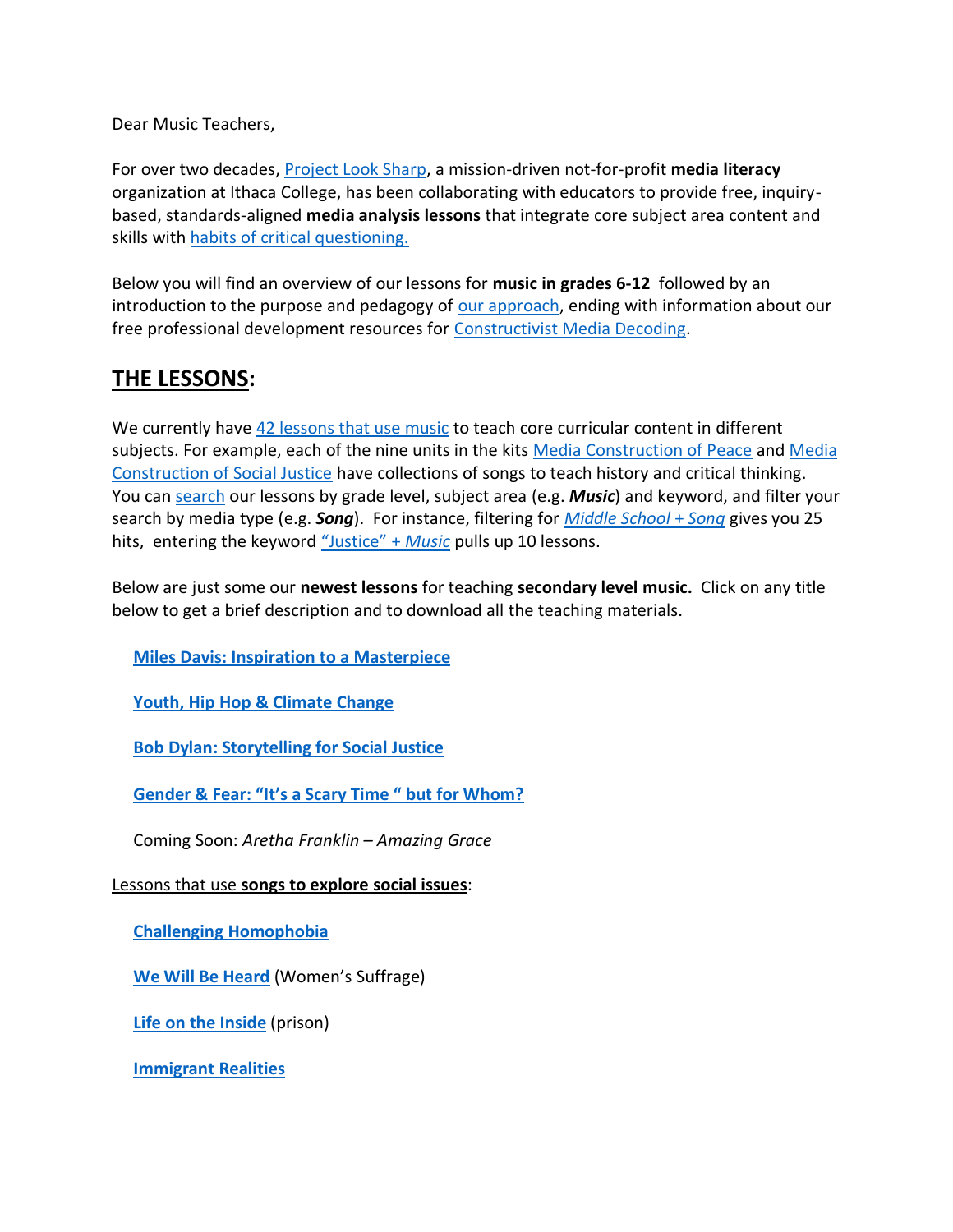### **Creativity in [Preserving](https://projectlooksharp.org/front_end_resource.php?resource_id=266) Cultural Tradition**

## **CONSTRUCTIVIST MEDIA DECODING:**

Our [constructivist approach](https://projectlooksharp.org/our-approach.php) is particularly effective for leading civil and reflective documentbased analysis about **potentially polarizing issues**. Our lessons and methodology help students learn to habitually ask key questions about authorship, voice, **perspective** and their own thinking.

We believe that the critical analysis of all media messages - from songs to social media, music to memes - must become habitual for all our students. Students need **continual practice** in asking [critical thinking questions](https://projectlooksharp.org/Resources%202/Project%20Look%20Sharp%20Key%20Questions%20Both.pdf) such as:

- *Who produced this and for what purpose?*
- *Is the source and information credible?*
- *What are the biases in this message?*
- *How does my own identity influence how I see this?*

For this kind of self-reflective critical analysis to become ingrained, we need to have students practice this questioning, in age-appropriate ways, from kindergarten through  $12<sup>th</sup>$  grade, and in diverse subject areas. And we need effective and **efficient methodologies and free materials** to support the integration of media analysis into the core curriculum – helping us to teach what we already teach in ways that **engage more students** more effectively.

Project Look Sharp has published over [500 media analysis lessons](https://www.projectlooksharp.org/search-result.php?search%5Bkeyword%5D=&search%5Bcategory%5D=lessons) on our website and over [70](https://www.projectlooksharp.org/search-result.php?search%5Bkeyword%5D=&search%5Bcategory%5D=PD)  [professional development resources](https://www.projectlooksharp.org/search-result.php?search%5Bkeyword%5D=&search%5Bcategory%5D=PD) for this purpose. All our lessons – including the lesson plans, media materials, and student handouts – are grant-funded so we can make them available **FREE for educators** through the [Project Look Sharp](https://projectlooksharp.org/index.php) website. All educators need to do is set up a[n account.](https://projectlooksharp.org/register.php)

# **PROFESSIONAL DEVELOPMENT RESOURCES:**

Project Look Sharp also has short, annotated [video demonstrations](https://projectlooksharp.org/our-approach.php#videos) of in-person and online classroom media decoding for different levels and subjects, including a 5-minute video demonstrating classroom decoding of the rap song *Last Words* by Nas.

Our extensive [free PD materials](https://projectlooksharp.org/our-approach.php) about **curriculum driven media decoding** include:

- [Key Questions to Ask When Analyzing Media Messages](https://projectlooksharp.org/our-approach.php#handouts) and other handouts and posters
- [Articles and webinars](https://projectlooksharp.org/our-approach.php#articles) about Constructivist Media Decoding
- A [DIY Guide](https://projectlooksharp.org/?action=diy) for creating your own lessons

Please consider signing up for a [free account](https://projectlooksharp.org/register.php) to fully view our lessons and get added to our [email list](https://projectlooksharp.org/register.php) so that you will get periodic notices about new lessons and resources. And please pass